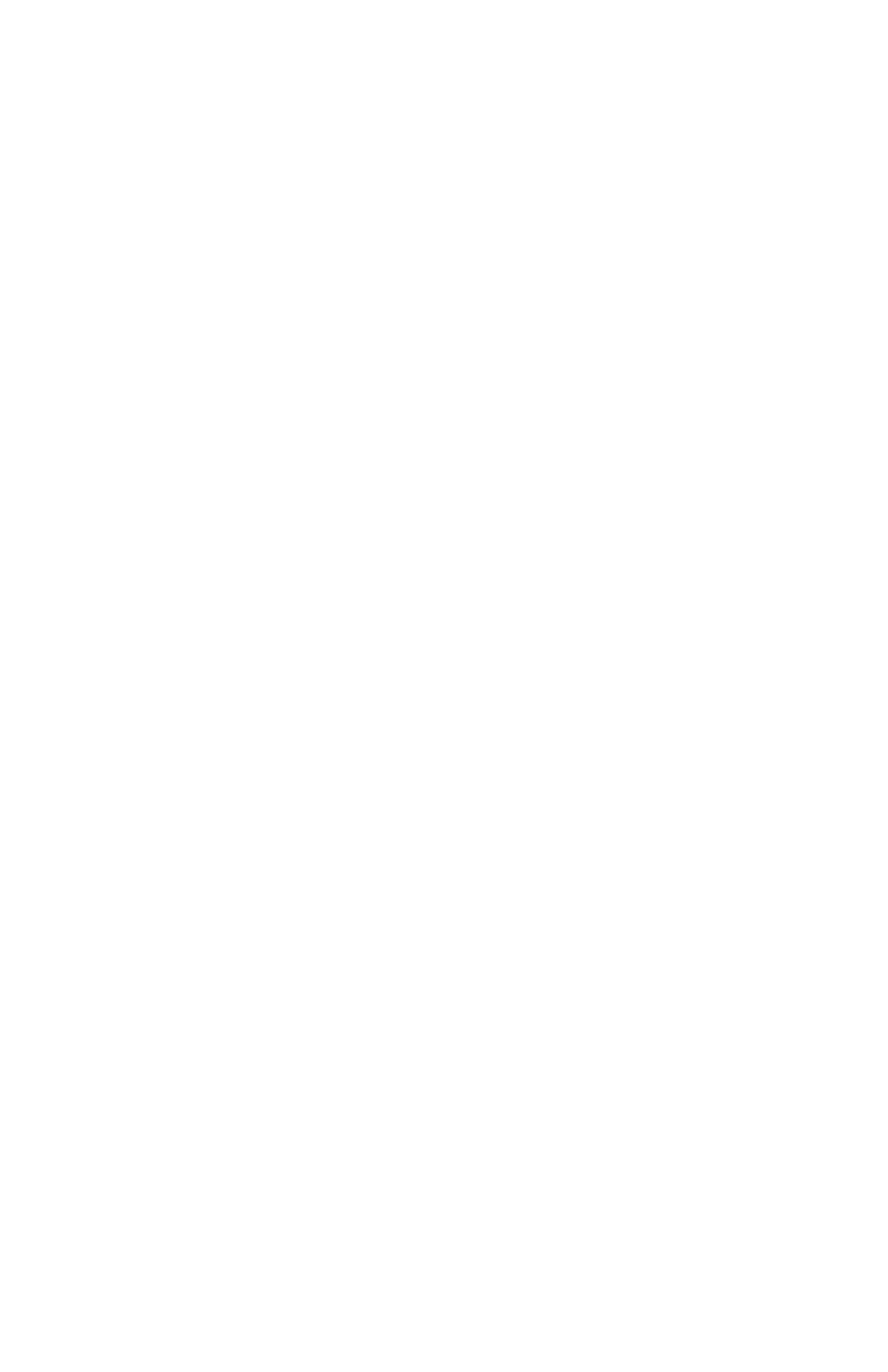## **Traditional Defined Benefit Plan Under Current System**

## **Alignment**

### **B+**

**—————————————————————————————**

### **Description**

- Aligns each stakeholder's role with their skills.
- Redefines employer's role by placing responsibility for important roles with those appropriate entities.
- Helps individuals by structuring their choices to be well-defined and enhance good decision-making.
- Develops systemic ways to enhance financial security through appropriate levels of laws and regulations.

### **Application of Principles**

- + Employees earn benefits for retirement without any action on their part.
- + Benefits are paid as lifetime income.
- + Employer can use plan as workforce-management tool.

+ Federal law provides safeguards to protect the security of plan beneficiaries (e.g., Pension Benefit Guaranty Corporation guarantees).

- Increases in complexity for plan administration and regulation can be a distraction from employer's core business.

\* The plan is managed by the employer, and relevant expertise may or may not be available.

#### **Legend**

(+) feature meets principles

(-) feature does not meet principles

(\*) feature where there is not enough information to determine impact or actual impact may depend on stakeholder actions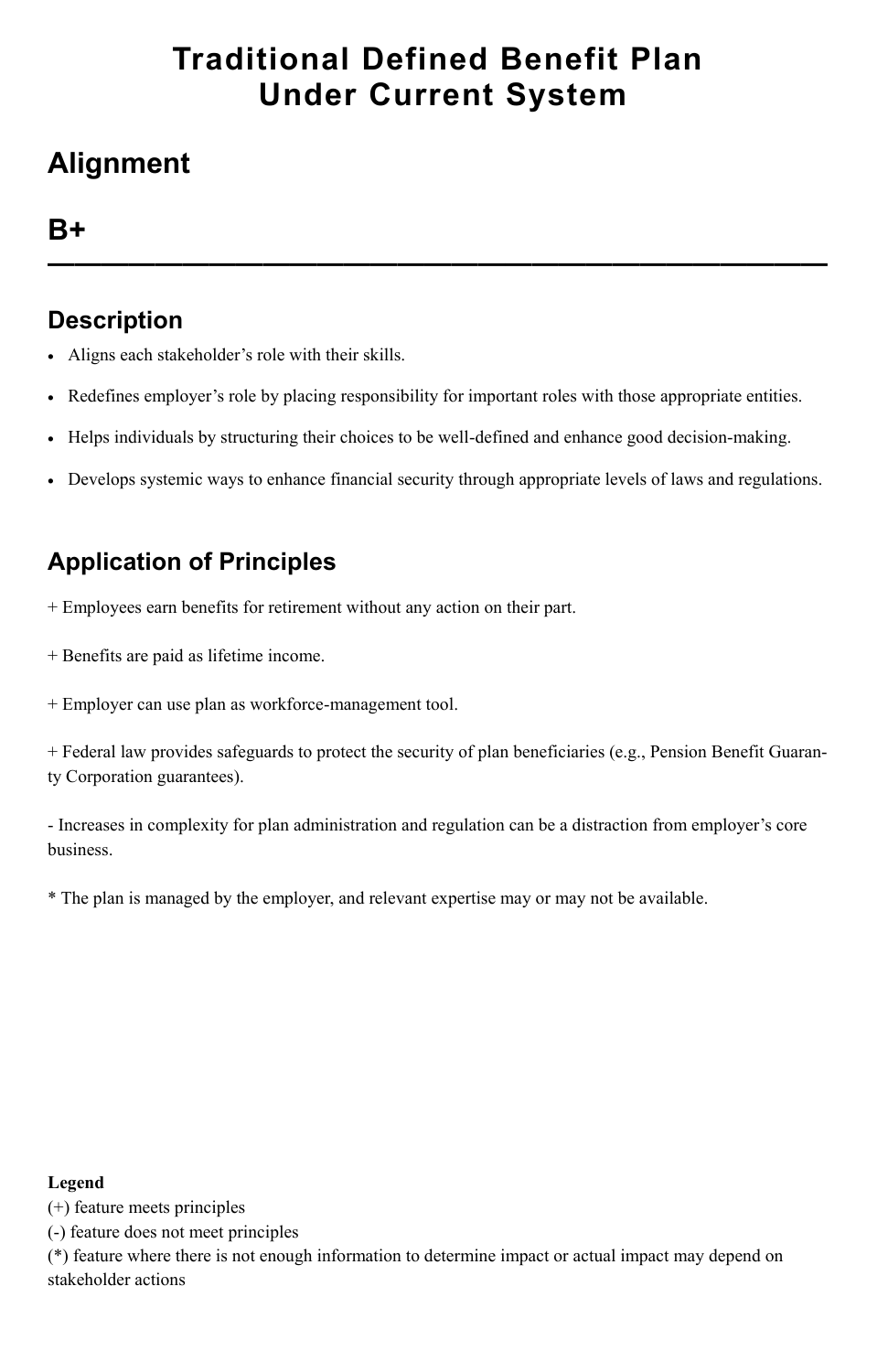## **Traditional Defined Benefit Plan Under Current System**

## **Efficiency**

### **A-**

**———————————————————————————**

### **Description**

- Allows smaller plans to group together, with standard and transparent fees to lower plan costs.
- Provides consistent opportunities to accumulate assets during working lifetime to enhance participation and coverage.
- Minimizes leakage for non-retirement benefits during accumulation and payout phases.
- Encourages pooling and effective risk sharing so funds can provide lifetime income.
- Incents narrowing the variability of benefits by fostering risk hedging and allowing for pricing benefits and guarantees.

### **Application of Principles**

- + The pooling of the longevity risk is provided by the employer.
- + Limited opportunities for leakage with annuity option.
- + Benefits and guarantees can be priced.
- + Professional or institutional management provides more efficient asset management at a lower cost.
- Limited ability for smaller plans to group together and pool risks.

#### **Legend**

(+) feature meets principles

(-) feature does not meet principles

(\*) feature where there is not enough information to determine impact or actual impact may depend on stakeholder actions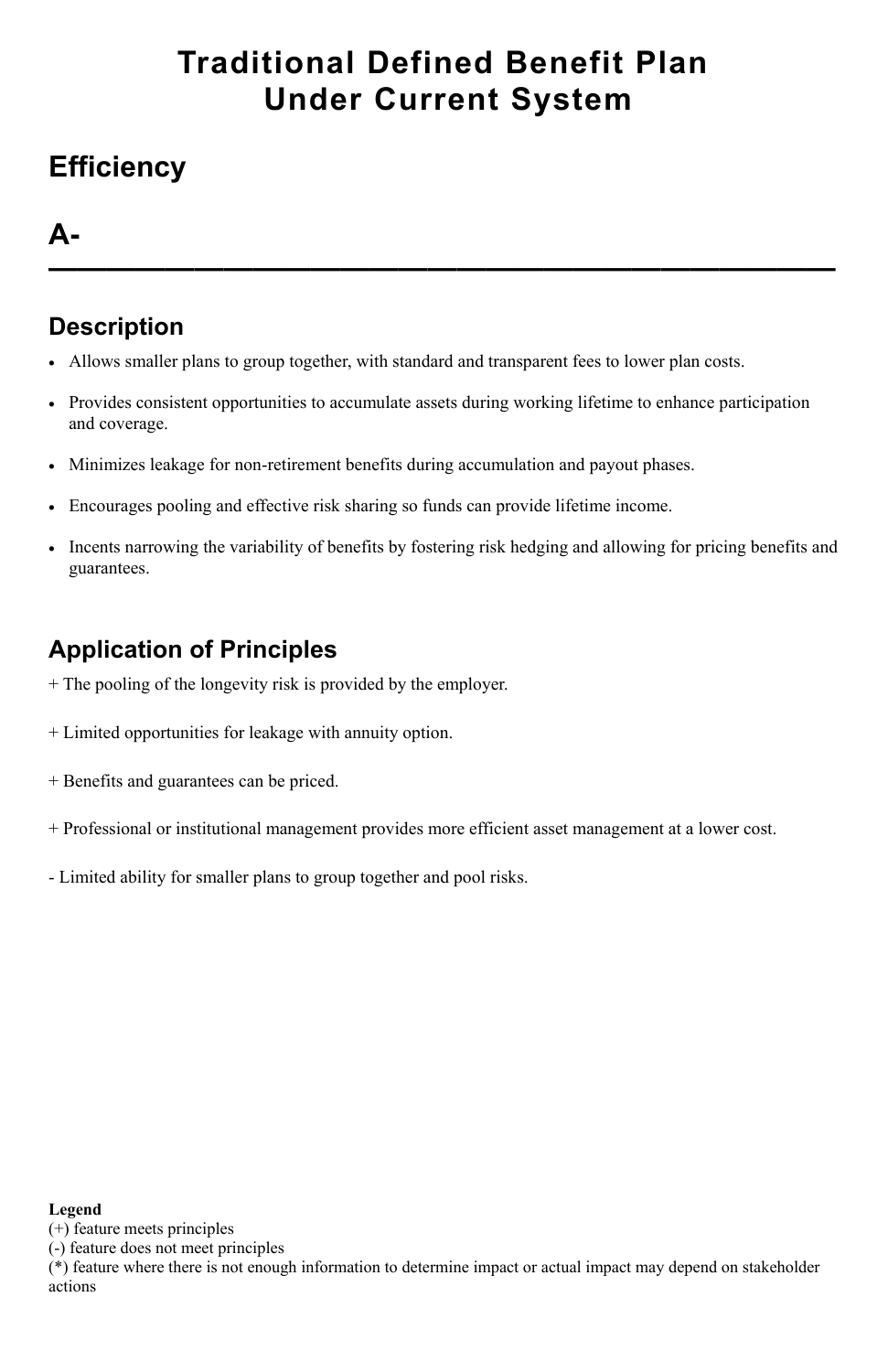## **Traditional Defined Benefit Plan Under Current System**

### **Governance**

### **C-**

**———————————————————————————**

### **Description**

- Clearly defines roles and responsibilities, and acts in accordance with them.
- Reduces real and potential conflicts of interest.
- Recognizes and manages competing needs.
- Staffs boards with financial and other professionals who possess relevant expertise.

### **Application of Principles**

+ Employee Retirement Income Security Act (ERISA) provides certain safeguards to participants.

+ ERISA specifies the roles and responsibilities of the governing bodies of the plan, including one that requires fiduciaries must act in the best interests of the plan participants.

- The needs of employers are managed; however, employers have a potential conflict of interest between their role as settlor vs. fiduciary.

- Employers can be deterred by what they perceive as excessive rules and regulations.

- Employees and retirees are generally not directly represented on governing boards.

\* Employer has fiduciary responsibility for the plan, including selecting plan features and plan investments, maintaining qualified plan status, etc. and making decisions on their part that may negatively impact participants.

\* Availability of PBGC protection could create a moral hazard for the employer.

#### **Legend**

(+) feature meets principles

(-) feature does not meet principles

(\*) feature where there is not enough information to determine impact or actual impact may depend on stakeholder actions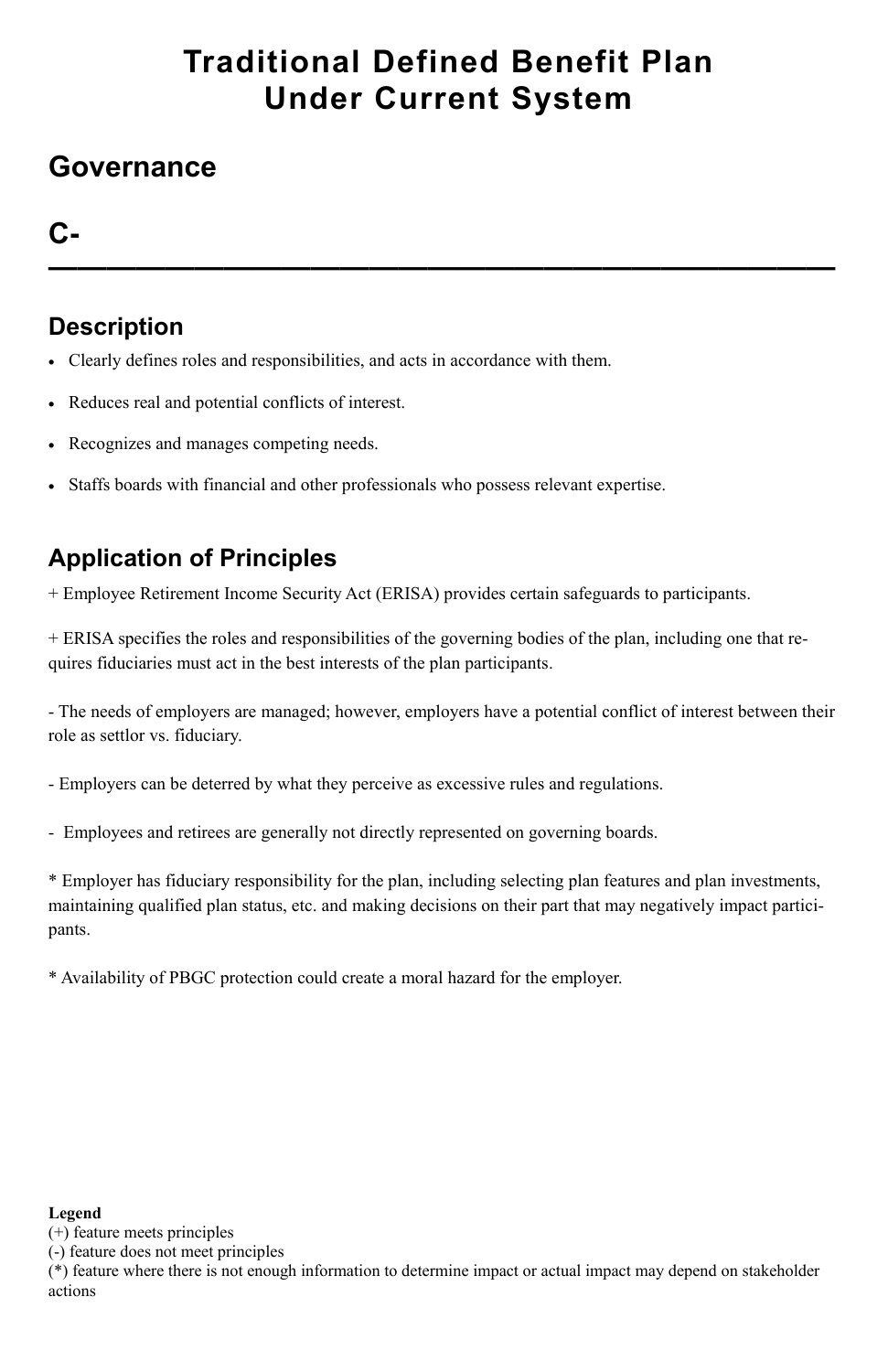## **Traditional Defined Benefit Plan Under Current System**

## **Sustainability**

### **D-**

**—————————————————————————**

### **Description**

- Promotes intergenerational equity.
- Allocates cost properly among stakeholders.
- Withstands market shocks.
- Maintains balance between sustainability and adequacy.

### **Application of Principles**

- + Risks are shared by employer and PBGC.
- Costs are borne solely by employer.

- Funding rules may have historically encouraged poor funding practices by employers by forcing funding when it was least affordable and making it difficult to respond to market shocks.

- Maturing plans present increasing risks to plan sponsors.
- Size of plans is large relative to some plan sponsors.
- Limited flexibility/mechanisms to deal with market shocks (e.g., cannot reduce accrued benefits).

- The trend toward employers closing, freezing, and/or terminating defined-benefit pension plans in recent years demonstrates a lack of sustainability in the current DB system for at least some employers.

#### **Legend**

(+) feature meets principles

(-) feature does not meet principles

(\*) feature where there is not enough information to determine impact or actual impact may depend on stakeholder actions